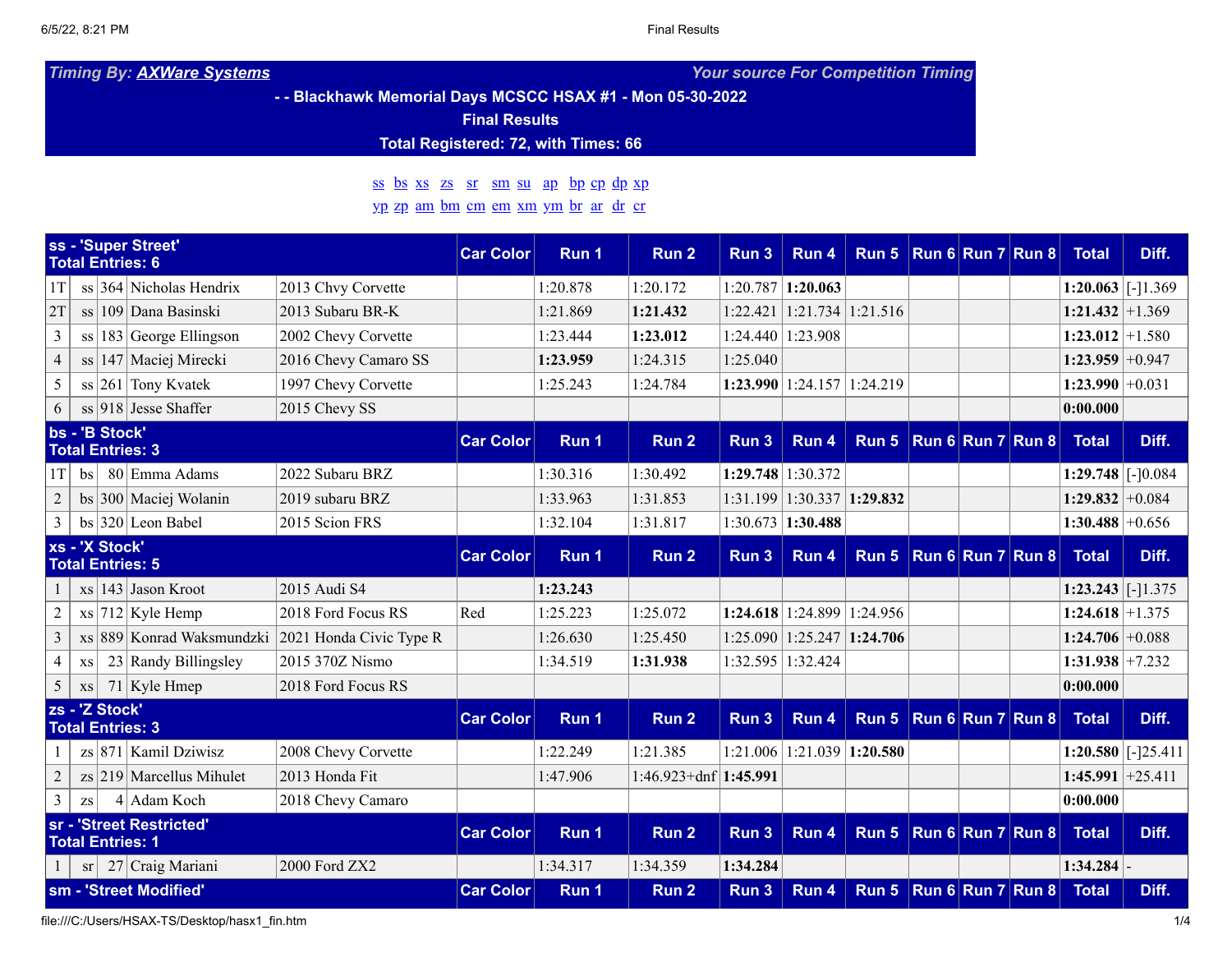6/5/22, 8:21 PM Final Results

<span id="page-1-6"></span><span id="page-1-5"></span><span id="page-1-4"></span><span id="page-1-3"></span><span id="page-1-2"></span><span id="page-1-1"></span><span id="page-1-0"></span>

| <b>Total Entries: 1</b>                                             |                  |                |                  |          |                       |                               |                                           |                                                   |                              |       |
|---------------------------------------------------------------------|------------------|----------------|------------------|----------|-----------------------|-------------------------------|-------------------------------------------|---------------------------------------------------|------------------------------|-------|
| $1T \, \mathrm{cm}$ 266 Derek Mews<br>2013 Nissan 370Z Nismo        |                  | $1:33.430+dnf$ | 1:26.941         | 1:25.785 | $1:26.549$ 1:25.100   |                               |                                           |                                                   | $1:25.100$ -                 |       |
| su - 'Street Unlimited'<br><b>Total Entries: 1</b>                  | <b>Car Color</b> | Run 1          | Run 2            | Run 3    | Run 4                 | Run 5   Run 6   Run 7   Run 8 |                                           |                                                   | <b>Total</b>                 | Diff. |
| 8 Nelson Santos<br>'99 Chevy Camaro<br>su                           |                  | 1:26.842       | 1:25.547         | 1:26.153 |                       |                               |                                           |                                                   | $1:25.547$ -                 |       |
| ap - 'A Prepared'<br><b>Total Entries: 1</b>                        | <b>Car Color</b> | Run 1          | Run 2            | Run 3    | Run 4                 | Run 5                         |                                           | $\vert$ Run 6 $\vert$ Run 7 $\vert$ Run 8 $\vert$ | <b>Total</b>                 | Diff. |
| 07 Micheal Pignotti<br>2018 Volkswagen GTI<br>ap                    |                  | 1:24.465       | 1:24.798         | 1:24.476 | 1:24.494              |                               |                                           |                                                   | $1:24.465$ .                 |       |
| bp - 'B Prepared'<br><b>Total Entries: 5</b>                        | <b>Car Color</b> | Run 1          | Run <sub>2</sub> | Run 3    | Run 4                 | Run 5   Run 6   Run 7   Run 8 |                                           |                                                   | <b>Total</b>                 | Diff. |
| $bp$ 451 Hayato Thew<br>2013 Scion FRS                              |                  | 1:27.414       | 1:27.661         |          | $1:27.255$ 1:27.780   |                               |                                           |                                                   | $1:27.255$ [-]1.464          |       |
| 2014 Scion FRS<br>2T<br>18 Megan Koehler<br>bp                      |                  | 1:31.601       | 1:29.705         |          | 1:28.846 1:28.719     |                               |                                           |                                                   | $1:28.719 \mid +1.464$       |       |
| $\mathfrak{Z}$<br>$9$ Kurt Byrne<br>1970 AMC AMX<br>bp              |                  | 1:30.922       | 1:33.806         |          | $1:30.797$ 1:31.193   |                               |                                           |                                                   | $1:30.797 \mid +2.078$       |       |
| $bp \mid 117$ Thomas Dovorany<br>Subaru BRZ<br>4                    |                  | 1:33.137       | 1:57.983         | 1:31.105 |                       |                               |                                           |                                                   | $1:31.105 \mid +0.308$       |       |
| 5<br>$33$ Tyler Tuttle<br>2002 Audi TT<br>bp                        |                  | 1:51.961       | 1:45.376         |          |                       |                               |                                           |                                                   | $1:45.376 \mid +14.271$      |       |
| cp - 'C Prepared'<br><b>Total Entries: 1</b>                        | <b>Car Color</b> | Run 1          | Run <sub>2</sub> | Run 3    | Run 4                 | Run 5                         | $\vert$ Run 6 $\vert$ Run 7 $\vert$ Run 8 |                                                   | <b>Total</b>                 | Diff. |
| $cp$ 223 Michael Fernando<br>2018 Honda Acccord                     |                  | 1:36.511       | 1:35.769         | 1:34.013 |                       |                               |                                           |                                                   | 1:34.013                     |       |
| dp - 'D Prepared'<br><b>Total Entries: 2</b>                        | <b>Car Color</b> | Run 1          | Run 2            | Run 3    | Run 4                 | Run 5                         | $\vert$ Run 6 $\vert$ Run 7 $\vert$ Run 8 |                                                   | <b>Total</b>                 | Diff. |
| 55 James Wayner<br>1994 Mazda Miata<br>dp                           |                  | 1:34.892       | 1:33.772         |          |                       |                               |                                           |                                                   | $1:33.772$ [-]4.274          |       |
| $dp$   103   Sharon Lundholm<br>'95Mazda Miata                      |                  | 1:41.199       | 1:38.837         | 1:38.278 | $1:38.046$ 1:45.936   |                               |                                           |                                                   | $1:38.046 \mid +4.274$       |       |
| xp - 'X Prepared'<br><b>Total Entries: 8</b>                        | <b>Car Color</b> | Run 1          | Run 2            | Run 3    | Run 4                 | Run 5                         |                                           | $\vert$ Run 6 $\vert$ Run 7 $\vert$ Run 8         | <b>Total</b>                 | Diff. |
| xp 887 Adrian Fedan<br>2011 Audi S4                                 |                  | 1:24.488       | 1:24.839         |          | $1:25.074$   1:25.558 |                               |                                           |                                                   | $1:24.488$ [-]0.504          |       |
| 14 Matthew Rosinki<br>$\overline{2}$<br>2014 Ford Mustang<br>xp     |                  | 1:25.649       | 1:25.586         |          | $1:24.992$   1:25.250 |                               |                                           |                                                   | $1:24.992 \mid +0.504$       |       |
| $49$ David Bruener<br>2015 Subaru STI<br>3T<br>xp                   |                  | 1:27.517       | 1:27.580         | 1:28.179 |                       |                               |                                           |                                                   | $1:27.517$ +2.525            |       |
| 30 Victor Peterson<br>2021 Chevy Camaro<br>4<br>xp                  |                  | 1:30.626       | 1:30.100         |          | $1:30.682$   1:29.093 |                               |                                           |                                                   | $1:29.093 \mid +1.576$       |       |
| 5<br>126 Tom Dubowski<br>2008 BMW M3<br>xp                          |                  | $1:41.514+dnf$ | 1:30.872         |          | 1:38.163 1:31.324     |                               |                                           |                                                   | $1:30.872 \mid +1.779$       |       |
| 6<br>$28$ Glenn Johnson<br>2011 Nissan 370Z<br>xp                   |                  | 1:32.152       | 1:31.699         |          | $1:31.402$ 1:30.873   |                               |                                           |                                                   | $1:30.873 \mid +0.001$       |       |
| $xp 124 $ Tim Bellamy<br>1995 BMW M3                                |                  | 1:33.251       | 1:32.584         | 1:33.724 |                       |                               |                                           |                                                   | $\overline{1:}32.584$ +1.711 |       |
| 59 Garth Van Deslunt<br>2018 Honda type R<br>8<br>x p               |                  | 1:42.417       | 1:38.486         | 1:36.212 |                       |                               |                                           |                                                   | $1:36.212 \mid +3.628$       |       |
| yp - 'Y Prepared'<br><b>Total Entries: 7</b>                        | <b>Car Color</b> | Run 1          | Run 2            | Run 3    | Run 4                 | Run 5   Run 6   Run 7   Run 8 |                                           |                                                   | <b>Total</b>                 | Diff. |
| $yp 364 $ Nicholas Hendrix<br>2013 Chevy Corvette                   |                  | 1:20.670       | 1:19.756         |          | $1:19.994$   1:20.724 |                               |                                           |                                                   | 1:19.756 [-]0.829            |       |
| $\boldsymbol{2}$<br>$45$ Tom Hille<br>2018 Porsche Cayman GTS<br>yp |                  | 1:20.585       | 1:21.090         |          | 1:21.399 1:20.798     |                               |                                           |                                                   | $1:20.585 \pm 0.829$         |       |
| 3T<br>$10$ Jacob Heidner<br>2002 Chevy Corvette<br>yp               |                  | 1:23.952       | 1:23.758         | 1:23.550 |                       |                               |                                           |                                                   | $1:23.550 \mid +2.965$       |       |
|                                                                     |                  |                |                  |          |                       |                               |                                           |                                                   |                              |       |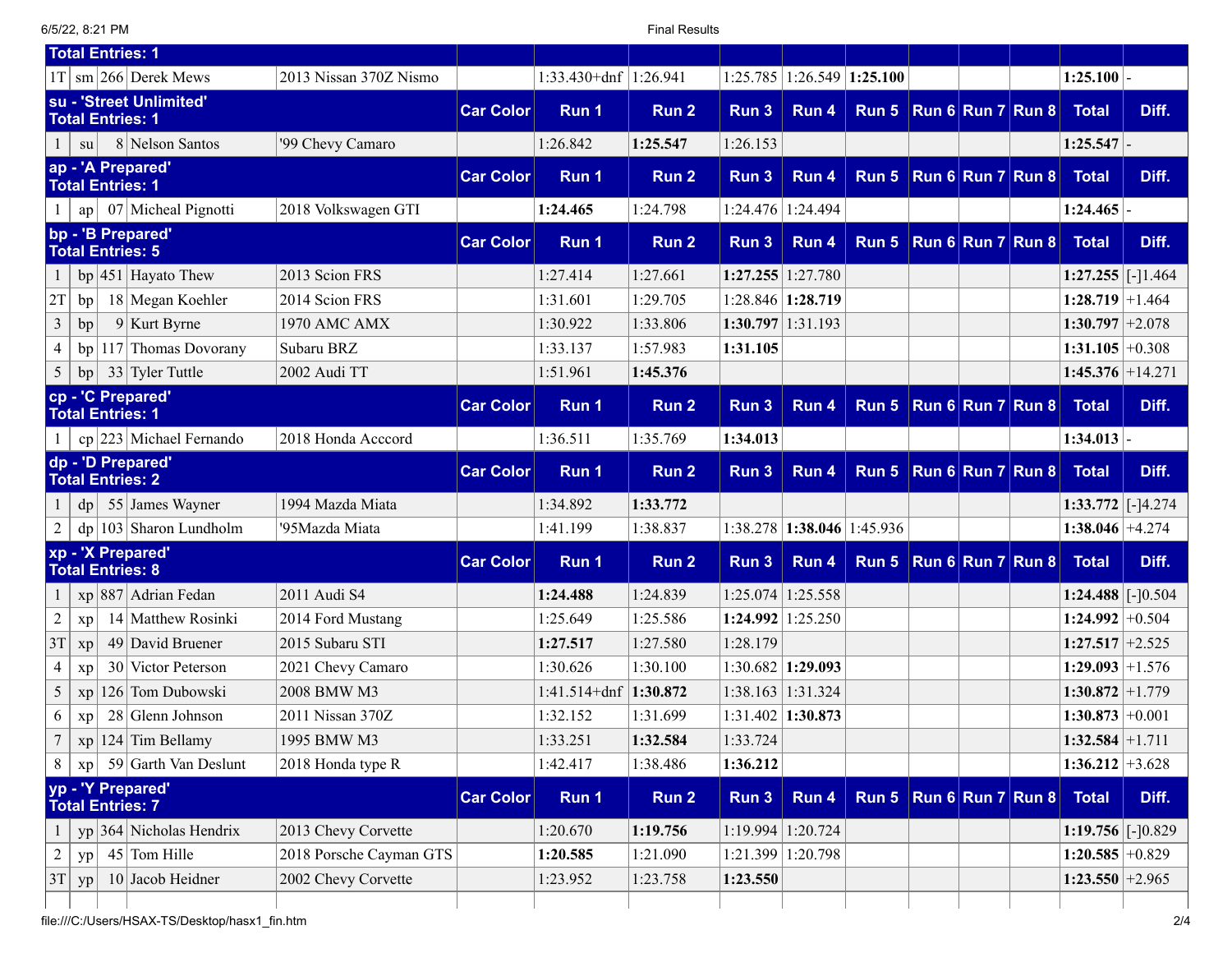<span id="page-2-6"></span><span id="page-2-5"></span><span id="page-2-4"></span><span id="page-2-3"></span><span id="page-2-2"></span><span id="page-2-1"></span><span id="page-2-0"></span>

| 6/5/22, 8:21 PM                                               |                          |                  | <b>Final Results</b>    |          |                                  |                                               |                                           |                                                   |                        |       |
|---------------------------------------------------------------|--------------------------|------------------|-------------------------|----------|----------------------------------|-----------------------------------------------|-------------------------------------------|---------------------------------------------------|------------------------|-------|
| 40 Scott Patza<br>4<br>yp                                     | 2015 Chevy Camaro SS     | 1:26.378         | 1:25.958                |          | $1:23.722$   1:24.765            |                                               |                                           |                                                   | $1:23.722 \mid +0.172$ |       |
| yp 392 David Mertens<br>5                                     | '16 Dodge Challenger     | 1:29.432         | 1:28.498                |          | $1:29.132$   $1:30.020$          |                                               |                                           |                                                   | $1:28.498 \mid +4.776$ |       |
| $yp 717 $ Ryan Salberg<br>6                                   | 2015 Ford Mustang GT     | 1:30.529         | 1:29.033                |          | $1:28.592$   1:29.042            |                                               |                                           |                                                   | $1:28.592 \mid +0.094$ |       |
| 76 Sean Welgarz<br>yp                                         | 2019 Porsche Cayman GTS  | $1:38.670 + dnf$ |                         |          |                                  |                                               |                                           |                                                   | $0:00.000$ +88.592     |       |
| zp - 'Z Prepared'<br><b>Total Entries: 3</b>                  | <b>Car Color</b>         | Run 1            | Run 2                   | Run 3    | Run 4                            | Run 5                                         |                                           | $\vert$ Run 6 $\vert$ Run 7 $\vert$ Run 8 $\vert$ | <b>Total</b>           | Diff. |
| 46 Andrei Tsaran<br>zp                                        | 2018 Merceded AMG GTC    | 1:19.811         | 1:19.195                |          | $1:19.428$ 1:19.094              |                                               |                                           |                                                   | $1:19.094$ [-13.111]   |       |
| $\overline{2}$<br>$zp$ 216 Jim Platz                          | 2016 Chevy Corvettte Z06 | 1:23.487         | 1:23.501                |          | $1:22.205 \mid 1:22.286$         |                                               |                                           |                                                   | $1:22.205 \mid +3.111$ |       |
| 3<br>$zp$ 191 Adhem Theriault                                 | Porsche GT4              | 1:23.782         | 1:24.352                | 1:23.720 |                                  |                                               |                                           |                                                   | $1:23.720 \mid +1.515$ |       |
| am - 'A Modified'<br><b>Total Entries: 7</b>                  | <b>Car Color</b>         | Run 1            | Run 2                   | Run 3    | Run 4                            | Run 5                                         |                                           | $\vert$ Run 6 $\vert$ Run 7 $\vert$ Run 8 $\vert$ | <b>Total</b>           | Diff. |
| 00 Brad Oblak<br>$ 1T $ am                                    | 2000 Chevy Carmaro Z28   | 1:21.554         | 1:21.458                | 1:21.085 | 1:21.189                         |                                               |                                           |                                                   | $1:21.085$ [-]1.014    |       |
| $am 454 $ Randy Platz<br>2T                                   | 1970 Chevy Corvette      | 1:23.629         | 1:23.271                |          | $1:22.099$ 1:23.253              |                                               |                                           |                                                   | $1:22.099 \mid +1.014$ |       |
| 83 Tyler Emberson<br>3T<br>  am                               | 2018 Subaru WRX          | 1:25.413         | 1:49.788                | 1:26.222 |                                  |                                               |                                           |                                                   | $1:25.413 \mid +3.314$ |       |
| $am$   137 Ryan Wiederholt<br>4                               | 2004 Dodge SRT4          | 1:26.273         | 1:25.749                | 1:25.966 | 1:25.425                         |                                               |                                           |                                                   | $1:25.425 \mid +0.012$ |       |
| $\mathfrak s$<br>68 Zachary Klopack<br>am                     | 1968 Chevy Corvette      | 1:29.450         | 1:28.773                | 1:29.941 | 1:28.351                         |                                               |                                           |                                                   | $1:28.351 \mid +2.926$ |       |
| 94 Nicholas McCormack<br>6<br>am                              | 2008 Chrysler 300c       | 1:32.688         | $1:39.131+dnf$ 1:35.360 |          | 1:33.892                         |                                               |                                           |                                                   | $1:32.688 \mid +4.337$ |       |
|                                                               | 1972 Chevy Corvette      | 1:35.754         | 1:35.861                |          | $1:36.043$   1:35.108            |                                               |                                           |                                                   | $1:35.108 \mid +2.420$ |       |
| $\frac{1}{2}$   Robert Manzer                                 |                          |                  |                         |          |                                  |                                               |                                           |                                                   |                        |       |
| bm - 'B Modified'<br><b>Total Entries: 4</b>                  | <b>Car Color</b>         | Run 1            | Run 2                   | Run 3    | Run 4                            | Run 5                                         | $\vert$ Run 6 $\vert$ Run 7 $\vert$ Run 8 |                                                   | <b>Total</b>           | Diff. |
| 79 Chip Walterman<br>$1T$  bm                                 | Jeep AMC AMX             | 1:27.111         | 1:26.366                |          | 1:25.749 1:25.345                |                                               |                                           |                                                   | $1:25.345$ [-10.661]   |       |
| $2T$ bm 161 Robert Schmidt                                    | '95 Chevy Impala SS      | 1:26.006         | 1:26.075                | 1:26.288 |                                  |                                               |                                           |                                                   | $1:26.006 \mid +0.661$ |       |
| 77 Mitch Lelito<br>3<br>bm                                    | 1970 Dodge Challenger TA | 1:29.901         | 1:29.167                | 1:28.196 |                                  |                                               |                                           |                                                   | $1:28.196 \mid +2.190$ |       |
| $ bm 330 $ Mike Schaefer                                      | 2006 Chevy Cobalt SS     | 1:35.472         | 1:34.359                |          | 1:32.869 1:32.065                |                                               |                                           |                                                   | $1:32.065 \mid +3.869$ |       |
| cm - 'C Modified'<br><b>Total Entries: 2</b>                  | <b>Car Color</b>         | Run 1            | Run 2                   | Run 3    | Run 4                            | Run 5                                         | $\vert$ Run 6 $\vert$ Run 7 $\vert$ Run 8 |                                                   | <b>Total</b>           | Diff. |
| 16 Robert Schmidt<br>cm                                       | 1995 Chevy Impala SS     | 1:26.354         |                         |          |                                  |                                               |                                           |                                                   | $1:26.354$ [-16.982]   |       |
| $63$ Dan Jones<br>$\overline{2}$<br>cm                        | 2004 Saab 93 Aero        | 1:39.202         | 1:36.592                | 1:33.336 |                                  |                                               |                                           |                                                   | $1:33.336 +6.982$      |       |
| em - 'E Modified'<br><b>Total Entries: 1</b>                  | <b>Car Color</b>         | Run 1            | Run 2                   | Run $3$  |                                  | Run 4   Run 5   Run 6   Run 7   Run 8   Total |                                           |                                                   |                        | Diff. |
| 5 Khampasit Maneesang 2009 Honda Fit<br>$ 1T $ em             |                          | 1:37.843         | 1:33.040                |          | 1:32.772 1:31.716                |                                               |                                           |                                                   | $1:31.716$ -           |       |
| xm - 'X Modified'<br><b>Total Entries: 3</b>                  | <b>Car Color</b>         | Run 1            | Run 2                   | Run 3    | Run 4                            | Run 5 Run 6 Run 7 Run 8                       |                                           |                                                   | <b>Total</b>           | Diff. |
| 1 Michael Valentich<br>$\mathbf{1}$<br>  xm                   | '14 Mitsubishi Evo X     | 1:19.451         |                         |          | $1:19.538$   1:18.947   1:18.723 |                                               |                                           |                                                   | $1:18.723$ [-12.986]   |       |
| xm  909 Shane Patza<br>$\overline{c}$                         | 2007 Ford Mustang GT     | 1:23.077         | 1:22.259                |          | $1:21.762$   1:21.709            |                                               |                                           |                                                   | $1:21.709$ +2.986      |       |
| $\mathfrak{Z}$<br>96 Michael Olsen<br>xm<br>ym - 'Y Modified' | 1996 Chevy Corvette      |                  |                         |          |                                  |                                               |                                           |                                                   | 0:00.000               | Diff. |